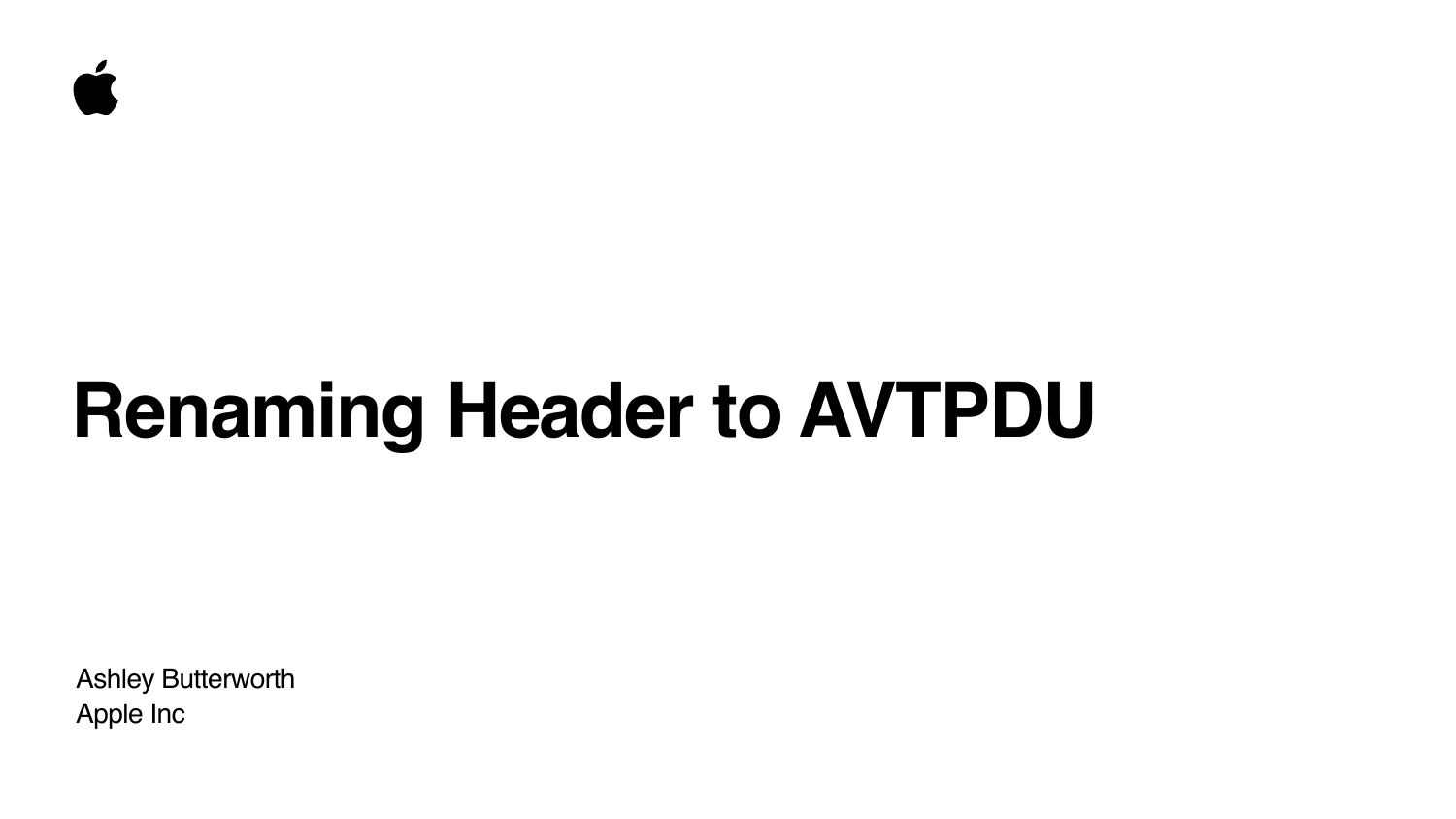### **The Problem**

• As we noted during the Clause 4 V1 header modifications, what Clause 4 defines is actually

• Renaming header to AVTPDU since the definitions and diagrams are defining the entire PDU

• We keep referring to them as headers but then have to re-define the payload fields to contain

- the full PDU not just the Header.
- (its got both the headers and payload fields present)
- the new fields so we are not really headers anyway
- already doing that anyway.
- We are very inconsistent with our use of header and AVTPDU already throughout the document.

• Most clauses have a copy and paste of basically the same text so there is typically 2 or 3 instances of header in each clause that needs to be redefined, except clause 4 but we are

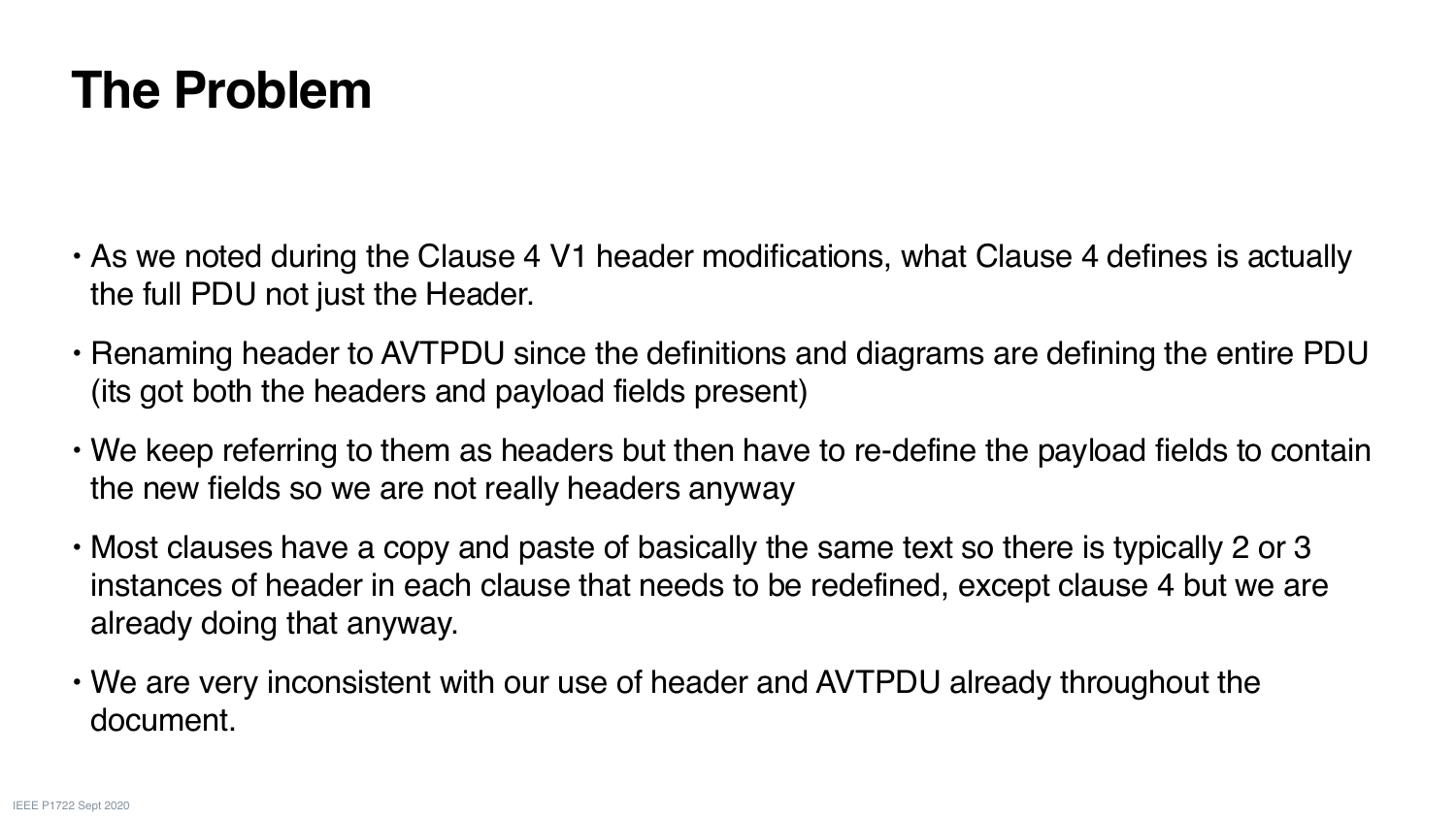## From 1722-2016 (have not looked at new changes) **Where does header occur that would need changing**

- 1.3.1 (could just be removed)
- 4.4 -> Rename clause
- 4.4.1, 4.4.2, 4.4.3, 4.4.4, 4.4.5
	- AVTP header -> AVTPDU
	- AVTPDU xxxx header -> xxxx AVTPDU
- 5.2.1 common stream header -> common stream AVTPU, Figure 14 caption from IEC 61883/IIDC common header fields -> IEC 61883/IIDC AVTPDU fields
- 5.3.1 IEC 61883/IIDC common header -> IEC 61883/IIDC AVTPDU, Figure 15 caption remove header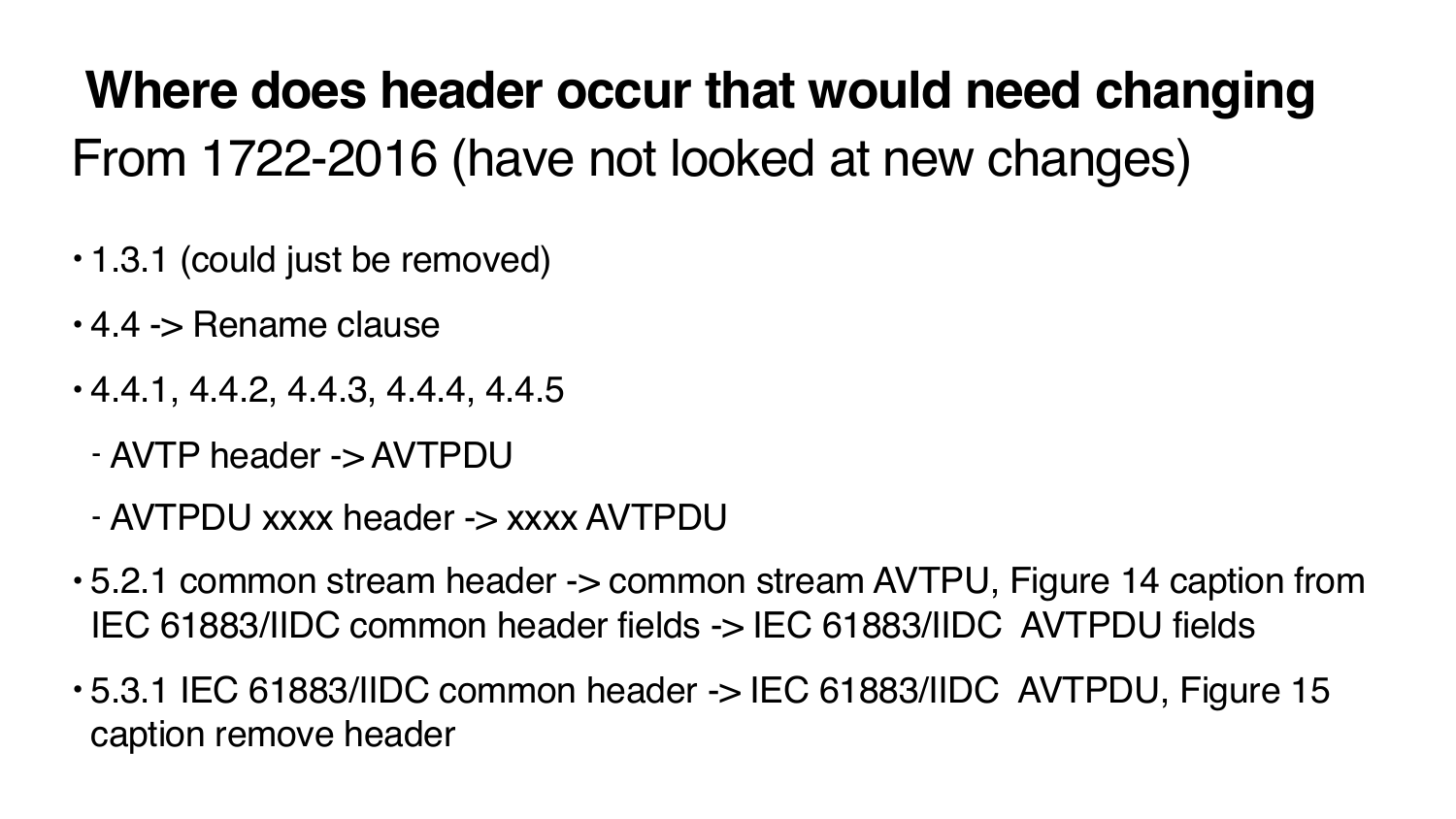## From 1722-2016 (have not looked at new changes) **Where does header occur that would need changing**

- 5.4.3.1 Figure 22 caption IEC 61883 common header • -> IEC 61883 AVTPDU
- 5.4.4, 5.4.5.1 IEC 61883 common header -> IEC 61883 AVTPDU
- 5.4.5.3 AVTPDU common header -> common stream AVTPDU (this just wrong anyway)
- 6, 7.2.1.1, 8.3.1, common stream header -> common stream AVTDPU
- 7.3.1.1, 7.4.1.1 AAF common header -> AAF common AVTPDU (this is wrong in text)
- 9.1 header -> AVTDPU